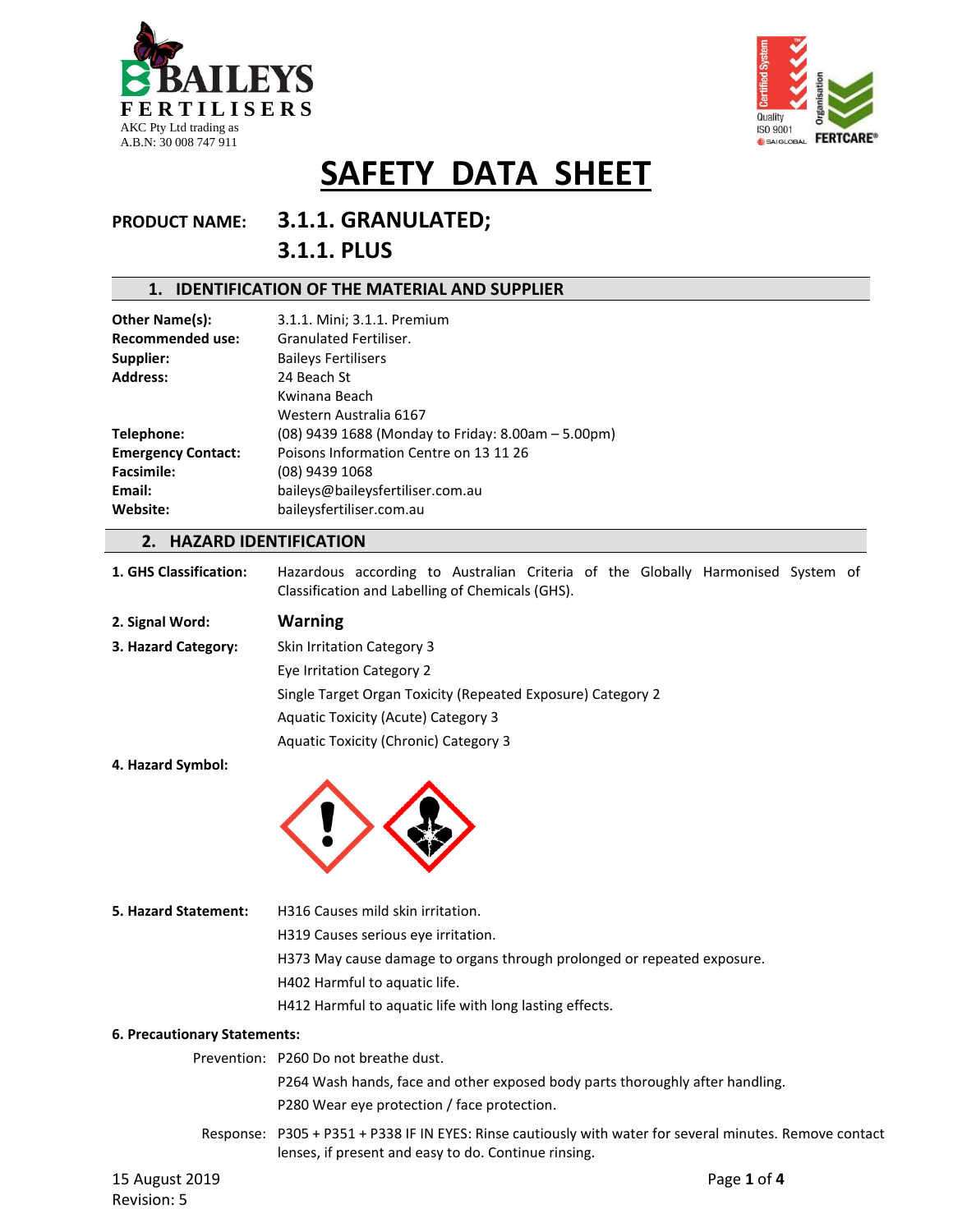



P314 Get medical advice / attention if you feel unwell.

P337 + P313 If eye irritation persists: Get medical advice/attention.

Storage: N/A

**4. FIRST AID MEASURES**

Disposal: P501 Dispose of contents/container in accordance with local/ national regulations.

#### **3. COMPOSITION/INFORMATION ON INGREDIENTS**

| <b>Chemical Name</b>    | <b>CAS Number</b> | Contents % w/w |
|-------------------------|-------------------|----------------|
| Ammonium sulphate*      | 7783-20-2         | $50 - 65$      |
| Iron Sulphate           | 7720-78-7         | $0 - 2$        |
| Manganese Sulphate      | 7785-87-7         | $0 - 2$        |
| Non-hazardous materials | N/A               | Remainder      |

\*Note: Ammonium sulphate contains the following impurities at levels in the finished product that contribute to hazard classification:

| <b>Chemical Name</b> | <b>CAS Number</b> | Contents % w/w |
|----------------------|-------------------|----------------|
| Cobalt Sulphate      | 10124-43-3        | < 0.055        |
| Nickel Sulphate      | 7786-81-4         | < 0.045        |

| <b>Eve Contact:</b>  | Rinse cautiously with water for several minutes. Remove contact lenses, if present and easy<br>to do. Continue rinsing. If irritation persists, seek medical attention. |  |
|----------------------|-------------------------------------------------------------------------------------------------------------------------------------------------------------------------|--|
| <b>Skin Contact:</b> | Wash with soap and water. Seek medical attention in event of irritation.                                                                                                |  |
| Inhalation:          | Remove from exposure and if irritation persists, seek medical attention.                                                                                                |  |
| Ingestion:           | Rinse and wash mouth with water. Seek medical attention if abdominal symptoms occur.                                                                                    |  |
|                      | Poison Information Centres (13 11 26) can provide additional assistance.                                                                                                |  |
|                      | First Aid Treatment and note to nhysician: Treat symptomatically Skin abrasions and sores may be apprayated by                                                          |  |

**First Aid Treatment and note to physician:** Treat symptomatically. Skin abrasions and sores may be aggravated by exposure. Inhalation of dust may aggravate asthma.

| 5. FIRE FIGHTING MEASURES                             |                                                                                                                                                                         |  |  |
|-------------------------------------------------------|-------------------------------------------------------------------------------------------------------------------------------------------------------------------------|--|--|
| Flammability:                                         | Non-flammable product.                                                                                                                                                  |  |  |
| <b>Extinguishing Media:</b>                           | Use an extinguishing media suitable to the surrounding fire. Wear full protective equipment<br>including Self Contained Breathing Apparatus (SCBA) when combating fire. |  |  |
| <b>Fire/Explosion Hazard:</b><br><b>Hazchem Code:</b> | Non-combustible solid.<br>Not available.                                                                                                                                |  |  |

#### **6. ACCIDENTAL RELEASE MEASURES**

**Spills and Disposal:** Wear suitable protective clothing and personal protection. Carefully sweep up and shovel into suitable containers for reuse/recycle or disposal.

#### **7. HANDLING AND STORAGE**

| Handling:          | Use as instructed, ensuring safe work practices are followed that avoid eve or skin contact,<br>or inhalation. |
|--------------------|----------------------------------------------------------------------------------------------------------------|
|                    |                                                                                                                |
| Storage:           | Store in a cool, dry well-ventilated area, away from alkaline materials.                                       |
| Other information: | Product is hygroscopic. Contact with moisture is likely to cause handling and corrosion<br>problems.           |
| 15 August 2019     | Page 2 of 4                                                                                                    |
| Revision: 5        |                                                                                                                |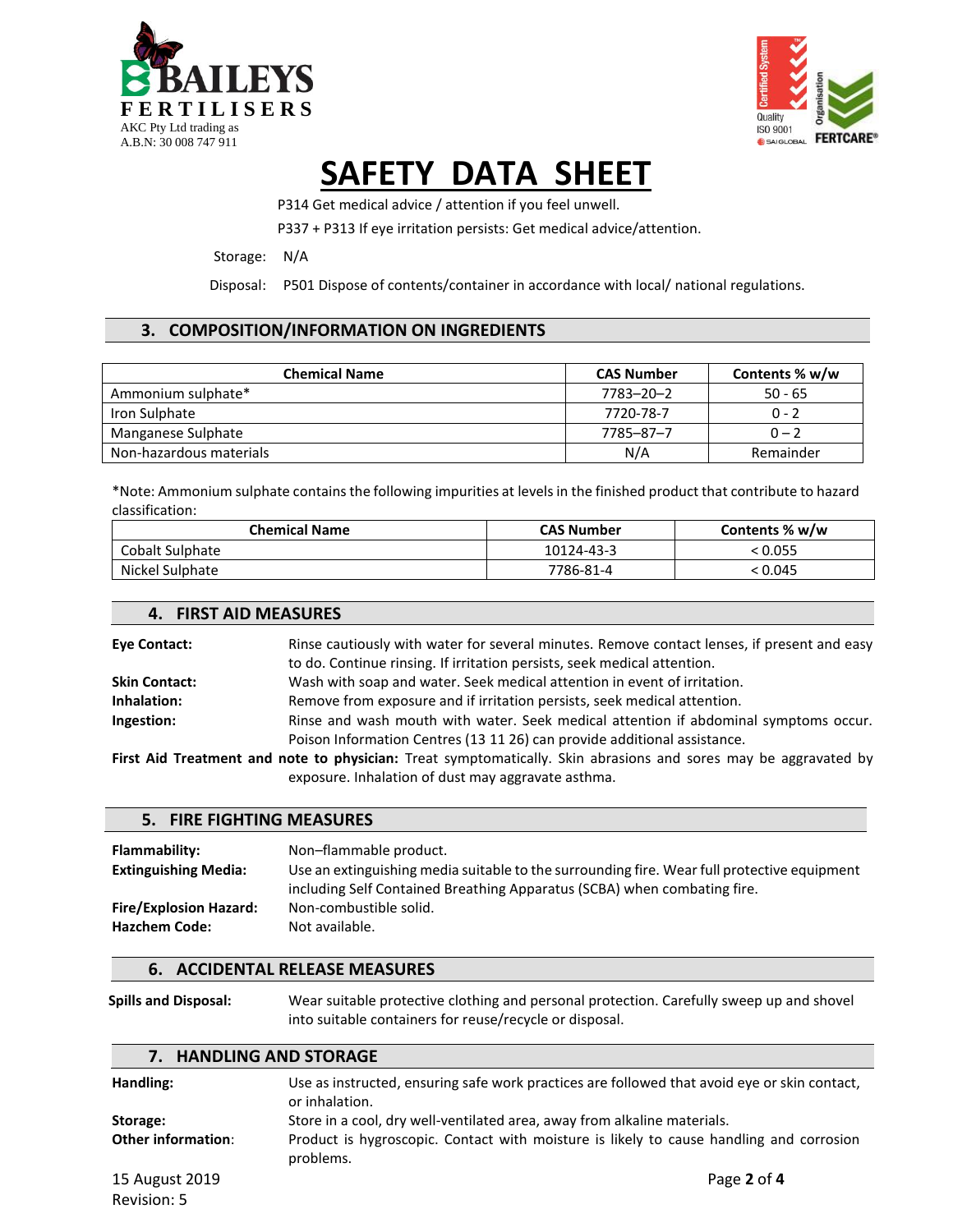



#### **8. EXPOSURE CONTROLS/PERSONAL PROTECTION**

**Exposure Standard:** 10 mg/m<sup>3</sup> nuisance dust.

**Engineering Controls:** Ensure adequate natural ventilation, and manage dust levels. **Personal Protection:** Wear gloves, protective clothing and safety glasses with side shields. In dusty conditions, use a respirator of class P1 or P2 for dust.



#### **9. PHYSICAL AND CHEMICAL PROPERTIES**

| Appearance:                 | Off-white, pale pink to light brown spherical granules. |
|-----------------------------|---------------------------------------------------------|
| <b>Bulk Density:</b>        | Approximately 750 - 850 kg/m <sup>3</sup> .             |
| Odour:                      | Mild odour.                                             |
| pH:                         | Not applicable.                                         |
| <b>Boiling Point:</b>       | Not applicable.                                         |
| <b>Melting Point:</b>       | Not available.                                          |
| Vapour pressure:            | Negligible at ambient temperatures.                     |
| Flash point:                | Non-flammable.                                          |
| <b>Flammability limits:</b> | Non-flammable.                                          |
| <b>Solubility in water:</b> | Slightly soluble in water.                              |
| Other:                      | None.                                                   |
|                             |                                                         |

#### **10. STABILITY AND REACTIVITY**

| <b>Chemical Stability:</b>  | Material is stable under normal storage and handling conditions.                                            |
|-----------------------------|-------------------------------------------------------------------------------------------------------------|
| <b>Conditions to avoid:</b> | Extreme heat.                                                                                               |
| Incompatible materials:     | Incompatible with oxidizing agents, and alkaline products.                                                  |
|                             | <b>Decomposition products:</b> May evolve toxic gases such as sulphur oxides, nitrogen oxides, and ammonia. |
| <b>Hazardous reactions:</b> | Hazardous polymerization reactions will not occur.                                                          |

#### **11. TOXICOLOGICAL INFORMATION**

No adverse health effects are expected if the product is handled in accordance with this SDS and the product label. Symptoms or effects that may arise if the product is mishandled and overexposure occurs are:

| Ingestion:                   | Swallowing may result in irritation of the gastrointestinal tract.                       |
|------------------------------|------------------------------------------------------------------------------------------|
| Eye contact:                 | Exposure to dust may cause discomfort due to particulate nature. May cause irritation to |
|                              | the eyes.                                                                                |
| Skin contact:                | Repeated or prolonged skin contact may lead to irritation.                               |
| Inhalation:                  | Breathing in dust may result in respiratory irritation.                                  |
| <b>Sensitization hazard:</b> | Not classified as a skin sensitiser.                                                     |
| Long Term Effects:           | May cause damage to organs through prolonged or repeated exposure.                       |
| Carcinogenicity:             | Not classified as a carcinogen.                                                          |
| <b>Mutagenic Data:</b>       | Not classified as a mutagen.                                                             |